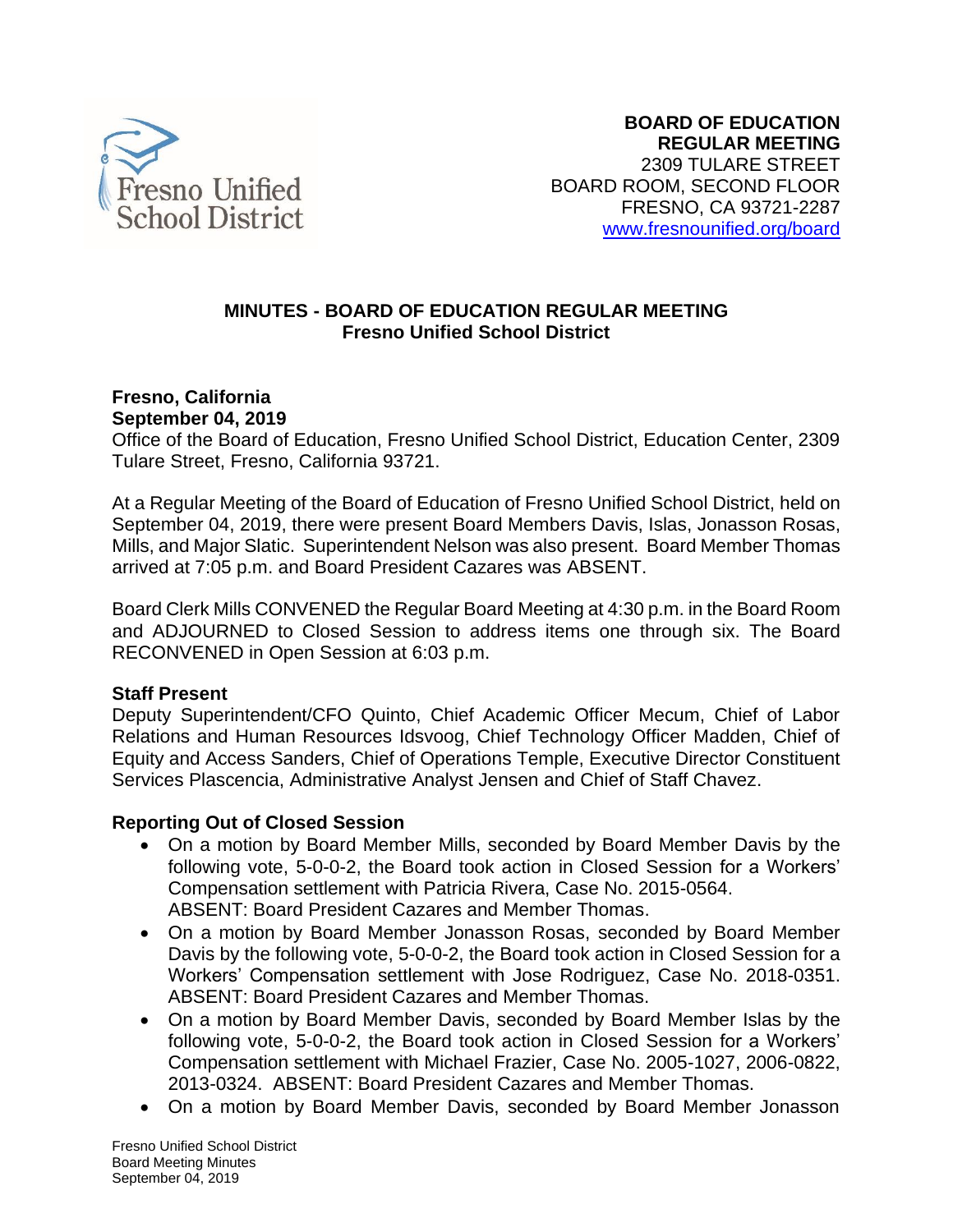Rosas, by the following vote, 5-0-0-2, the Board took action in Closed Session to appoint Nikki Henry to Chief Information Officer, Communications. ABSENT: Board President Cazares and Member Thomas.

### **PLEDGE OF ALLEGIANCE**

Ms. Perla Aguilera a parent from Ericson Elementary led the Pledge of Allegiance.

### **ACKNOWLDGE the 2019/20 Student Board Representatives and Alternates**

The Board recognized Joshua Camarillo, Edison High School, and Richard Romero, Fresno High School as the 2019/20 Student Board Members. Alternates are Angie Thao, Duncan Polytechnical High School; A.J. Villane, Patiño School of Entrepreneurship; and Julio Fisher, McLane High School.

### **HEAR Reports from Student Board Representatives**

The Board heard report from Mercedez Garcia, ASB representative from Roosevelt High School; and students from Sequoia Middle School spoke about what they love about being a student at Sequoia.

#### **HEAR Report from Superintendent**

- Saturday September 14, at Leavenworth Elementary, Fresno Unified will join forces with the California Highway Patrol, the Fresno Police Department and the Fresno Fire Department and others to host a Bike Safety Rodeo. Each year, students risk being hit by vehicles as they ride their bikes to and from school. To equip our youth with the needed safety tools to ensure they travel safely each and every time they ride their bike, we will host the bike rodeo from 9 a.m. to 11 a.m. at Leavenworth. The event is open to the public. Law enforcement will provide safety courses, helmet fittings and quick check of bikes to ensure they are working. If you don't have a bike but still want to take part in the event, gently uses bikes will be available so anyone who attends can participate.
- Shared, the district unveiled its new mobile health unit at Hoover High School. The mobile unit, with two exam rooms and a waiting area, replaces a 20-year-old unit and enables the district's Health Services Department to expand services and help to keep students healthy and in class. The unit will be visiting high schools through the district on Tuesdays and Wednesdays. When the mobile unit is not in use, health services are available at Tioga Middle School.
- Shared, September is Suicide Prevention Month and our school social workers and school psychologists will be focusing on this critical topic as they provide training to staff and students according to AB2246 – the state's suicide prevention policy. The trainings include education around mental health, depression, and suicide, and resources to get help. This year, Fresno Unified also implemented new student ID badges, providing information on the back of each badge about how to receive help through both local and back and national suicide hotlines. This month's outreach includes: Lunch time activities and support speeches; Sending positivity grams to fellow classmates with messages of encouragement; and photobooths where students make photo frames and take pictures with their friends while holding those militant positive messages of love and encouragement.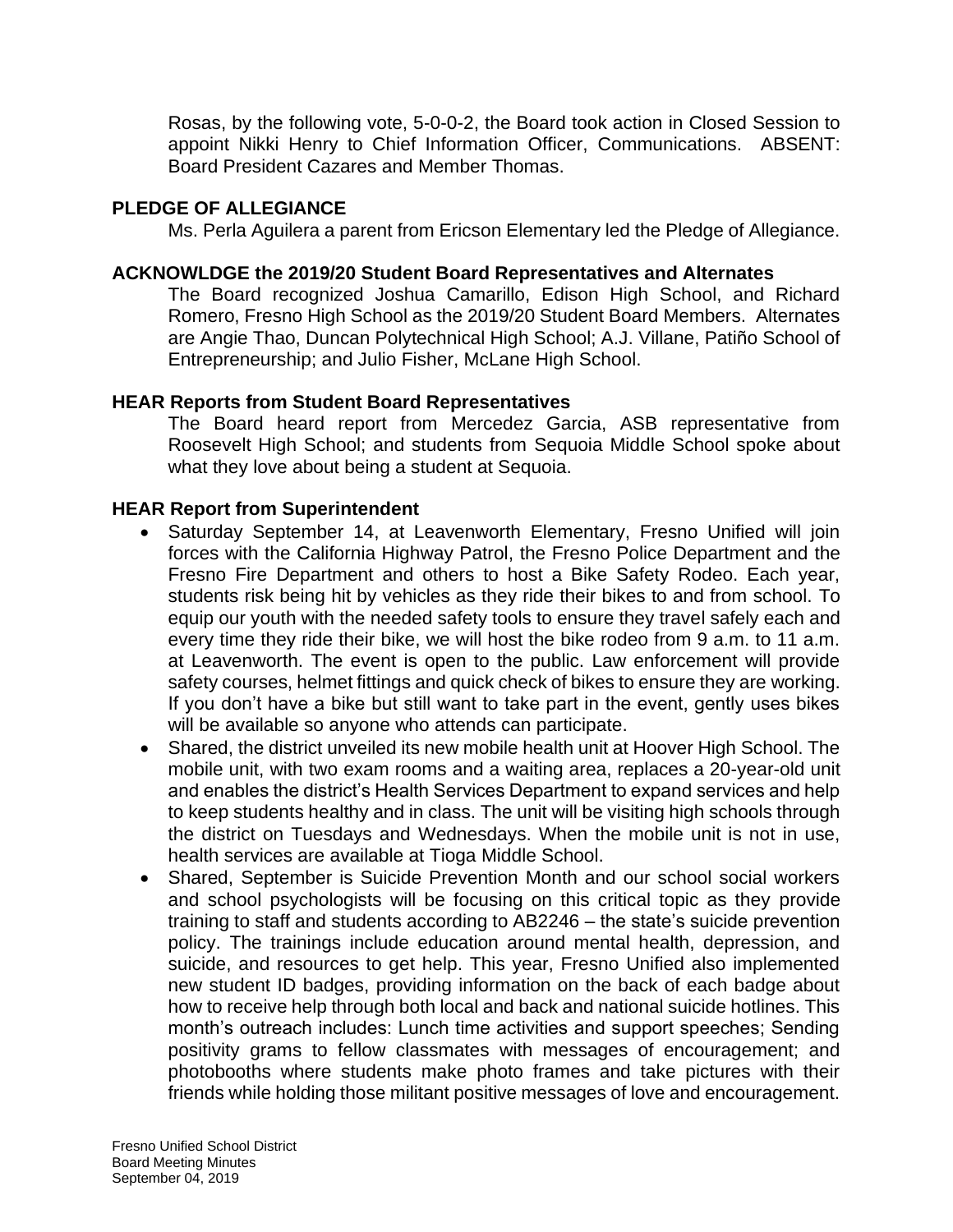• Shared, mental health and suicide prevention are often seen as taboo subjects. Because of that, our community struggles to know where to go for help and resources. Educating adults along with the students we support is vital in this effort to build capacity, recognize warning signs and connect those in need to resources while there is still opportunity. Issues of mental health are not always easy conversations, but for the sake of those we love and support, including those in our Fresno Unified family, I want to encourage us all to engage in the education and learning. Thank you to our social workers, school psychologists and all who diving deep into this body of work.

#### **OPPORTUNITY for Public Comment on Consent Agenda Items**

There were no members of the pubic wishing to speak to an item on the Consent Agenda.

On a motion by Member Davis, seconded by Member Jonasson Rosas, the consent agenda was approved, exclusive of agenda items A-4, which was pulled from the agenda by Board Leadership, and A-14, which was pulled for further discussion, on a roll call vote of 5-0-0-2 as follows: AYES: Board Members: Davis, Islas, Jonasson Rosas, Mills, Major Slatic. ABSENT: Board President Cazares and Member Thomas.

## **A. CONSENT AGENDA**

#### **A-1, APPROVE Personnel List**

APPROVED as recommended, the Board binders is the Personnel List, Appendix A, as submitted.

## **A-2, ADOPT Findings of Facts and Recommendations of District Administrative Board**

**ADOPTED as recommended,** the Findings of Fact and Recommendations of District Administrative Panels resulting from hearings on expulsion and readmittance cases conducted during the period since the August 21, 2019 Regular Board meeting.

- **A-3, APPROVE Minutes from Prior Meeting APPROVED as recommended,** the draft minutes for the May 22, 2019 Special Board Meeting and the August 21, 2019 Regular Board Meeting.
- **A-4, APPROVE Annual Increase in Board Member Monthly Stipend** PULLED FROM THE AGENDA
- **A-5, APPROVE Award of Bid 20-02, McLane and Roosevelt High Schools Ballfield Scoreboard Installation APPROVED as recommended,** information on Bid 20-02, for installation of electronic scoreboards for the varsity baseball and softball fields at McLane and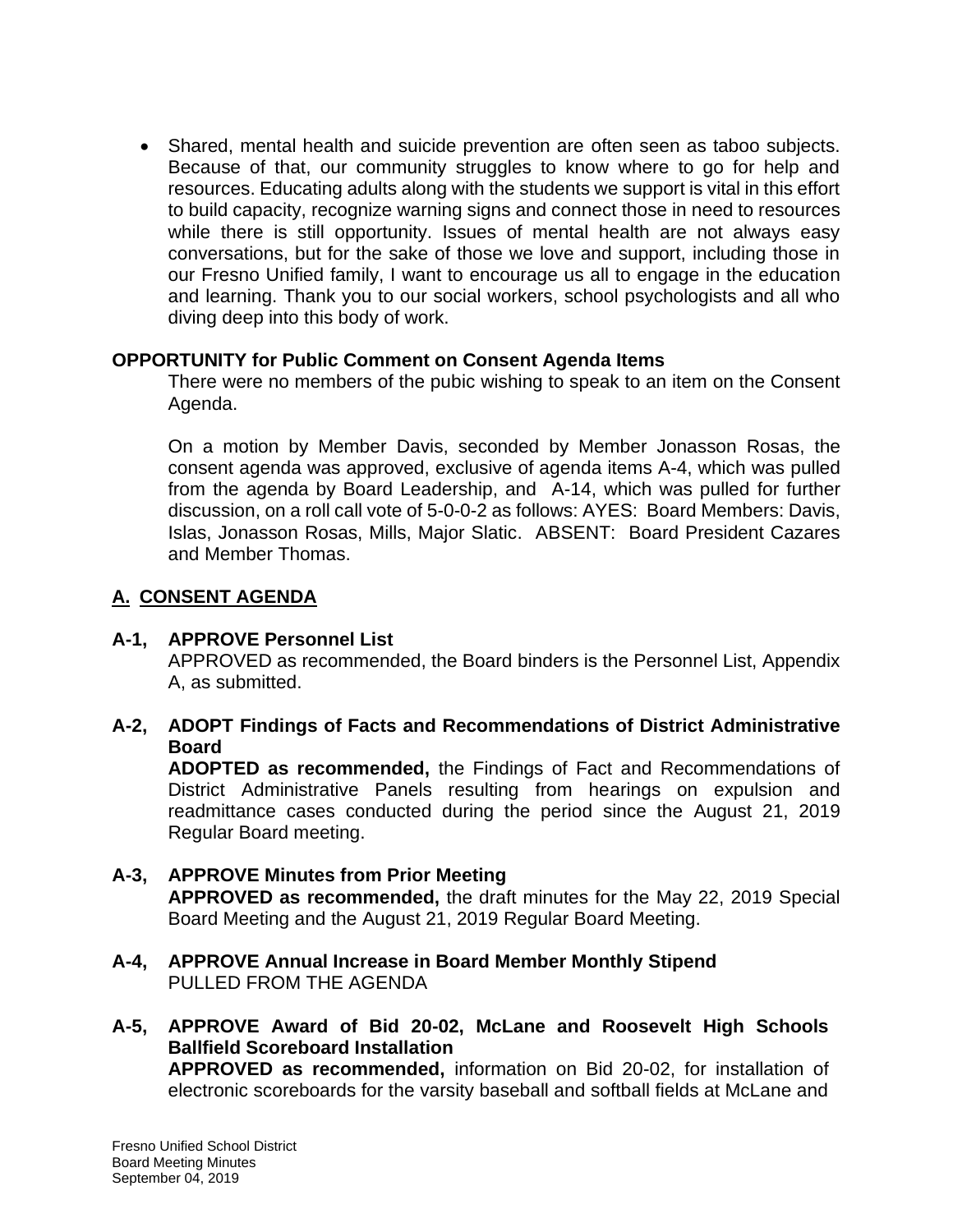Roosevelt High Schools. This project will complete renovation of the ballfields at these schools and includes structural steel support systems, electrical connections, and related concrete work. Installation of modern scoreboards is recommended based on evaluation of need and to increase equity of athletic facilities. Staff recommends award to the lowest responsive, responsible bidder: Fluoresco Services, LLC (Fresno, California) \$215,000.

**A-6, APPROVE Award of Request for Qualifications 20-01, Charter Services APPROVED as recommended,** information on Request for Qualifications 20- 01, to provide a pool of qualified charter bus carriers to transport students, staff and chaperones to various school events and activities. Qualifying factors include driver and equipment credentials, age/condition of vehicles, insurance, and vehicle inventory. Charter companies provide a rate sheet for various trip types. When schools have a charter bus request, they contact the Transportation Department to identify the lowest cost charter for the specific trip. Based on extensive review, staff recommends approval of the following qualified carriers to provide charter services, on an as-needed basis, for a one-year term with an option to extend for four additional one-year periods.

> Awesome Charters and Tours, LLC Fresno, CA Best Tours & Travel **Example 20** Fresno, CA Classic Charter **Visalia, CA** Delta Charter **Stockton**, CA Golden Eagle Charter, Inc **Fig. 1986** Fresno, CA Intell-Trans, Inc **Sanger**, CA Limo For You **Madera, CA** VIA Adventures Merced, CA ZUM Services, Inc **Redwood City**, CA

## **A-7, APPROVE Provisional Internship Permits**

**APPROVED as recommended**, Provisional Internship Permit (PIP) recommendations to rehire or hire upon Board approval.

## **A-8, APPROVE Salary Schedules**

**APPROVED as recommended**, the following revised salary schedules: 1) Classified Management Consumer Price Index (CPI) Daily Salary Schedule; and 2) Certificated Management Consumer Price Index (CPI) Monthly Salary Schedule.

# **A-9, DENY Claim GL19-0201-2451**

**DENIED as recommended**, a Claim for Damages by a Minor, case GL19-0201- 2451. The Superintendent recommends that the Claim be denied, and the matter referred to the district's Executive Director of Benefits and Risk Management for further handling.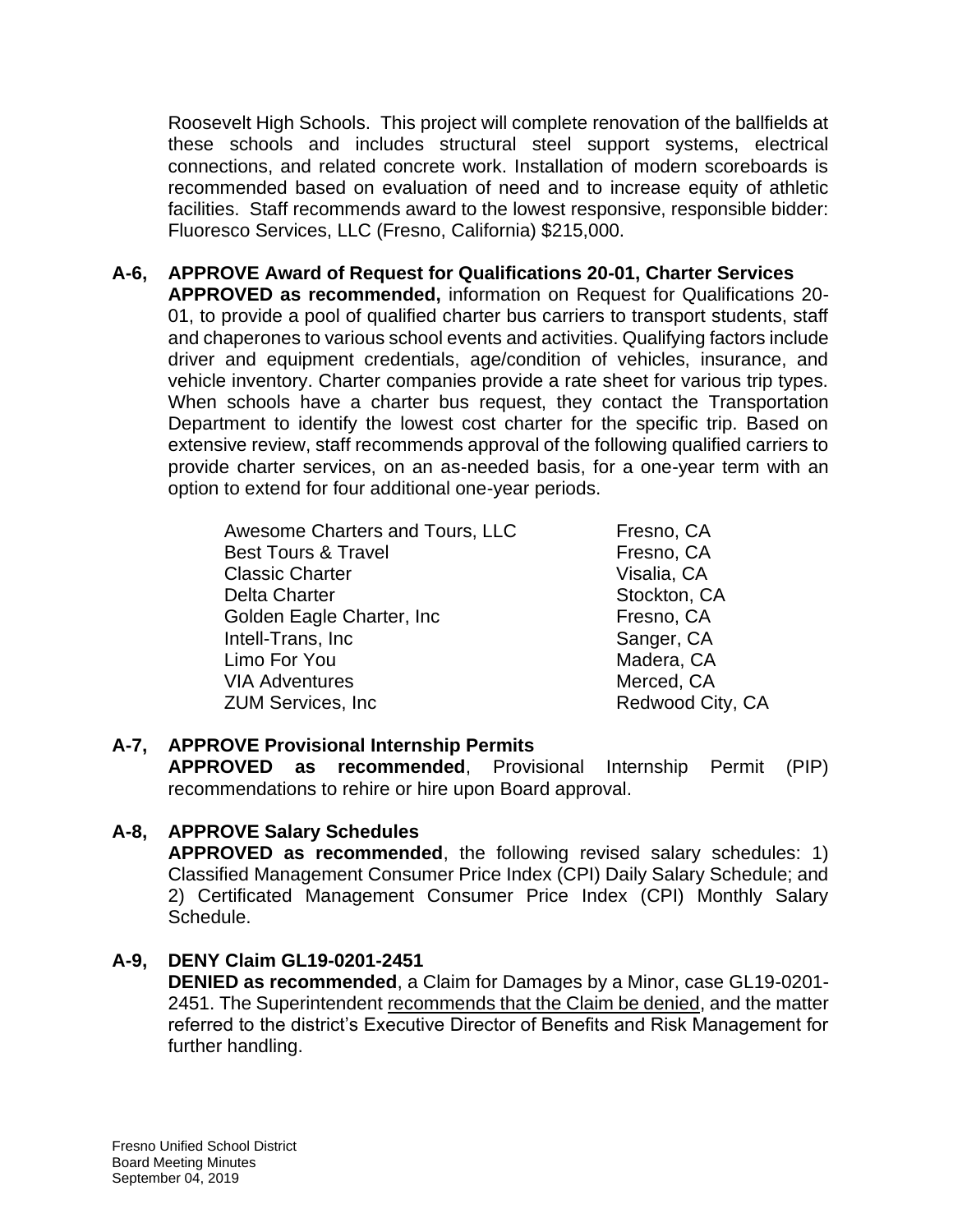### **A-10, RATIFY Change Orders for the Projects Listed Below**

**RATIFIED as recommended**, Change Orders for the following projects: Bid 18- 13, Duncan Polytechnical High School Career Technical Education (CTE) Center Building Construction and Alterations to Existing Shop Building Change Order(s) presented for ratification (CTE Building): \$129,882;

Bid 19-27 Section B, Exterior Painting for Various Schools: Burroughs and Greenberg Elementary Schools, Kings Canyon Middle School, Change Order(s) presented for ratification (Kings Canyon): \$10,000; Bid 19-33, Sunnyside High School Stadium Scoreboard Replacement Change Order(s) presented for ratification: \$8,861.

## **A-11, RATIFY the Filing of Notices of Completion**

**RATIFIED as recommended**, Notices of Completion for the following projects, which have been completed according to plans and specifications. Bid 18-13, Duncan Polytechnical High School Career Technical Education (CTE) Center Building Construction and Alterations to Existing Shop Building; Bid 19-27 Section D, Exterior Painting for Various Schools: Starr and Yokomi Elementary Schools; Bid 19-34, Fresno High School Gymnasium Thermoplastic PVC Re-Roof.

#### **A-12, RATIFY Renewal Grant Application to the U.S. Citizenship and Immigration Services for the 2019 Citizenship Assimilation Grant Program**

**RATIFIED as recommended**, submission of a grant application to the U.S. Citizenship and Immigration Services for the 2019 Citizenship and Assimilation Grant Program. The grant would provide César E. Chávez Fresno Adult School the opportunity to prepare lawful permanent residents for citizenship by offering both citizenship instruction and naturalization services.

## **A-13, RATIFY Purchase Orders from June 1, 2019 through June 30, 2019 – Primary Report**

**RATIFIED as recommended,** information on purchase orders issued from June 1, 2019 through June 30, 2019. Two agenda items are presented to ratify purchase orders. The first item includes the Primary Report with all purchase orders issued during the reported dates with the exception of those that may present a potential conflict of interest for an individual Board member. All remaining purchase orders are in the Supplemental Report and presented as a second agenda item.

### **A-14, RATIFY Purchase Orders from June 1, 2019 through June 30, 2019 – Supplemental Report**

**RATIFIED as recommended**, information on purchase orders issued from June 1, 2019 through June 30, 2019. Two agenda items are presented to ratify purchase orders. The first item includes the Primary Report with all purchase orders issued during the reported dates with the exception of those that may present a potential conflict of interest for an individual Board member. All remaining purchase orders are in the Supplemental Report and presented as a second agenda item.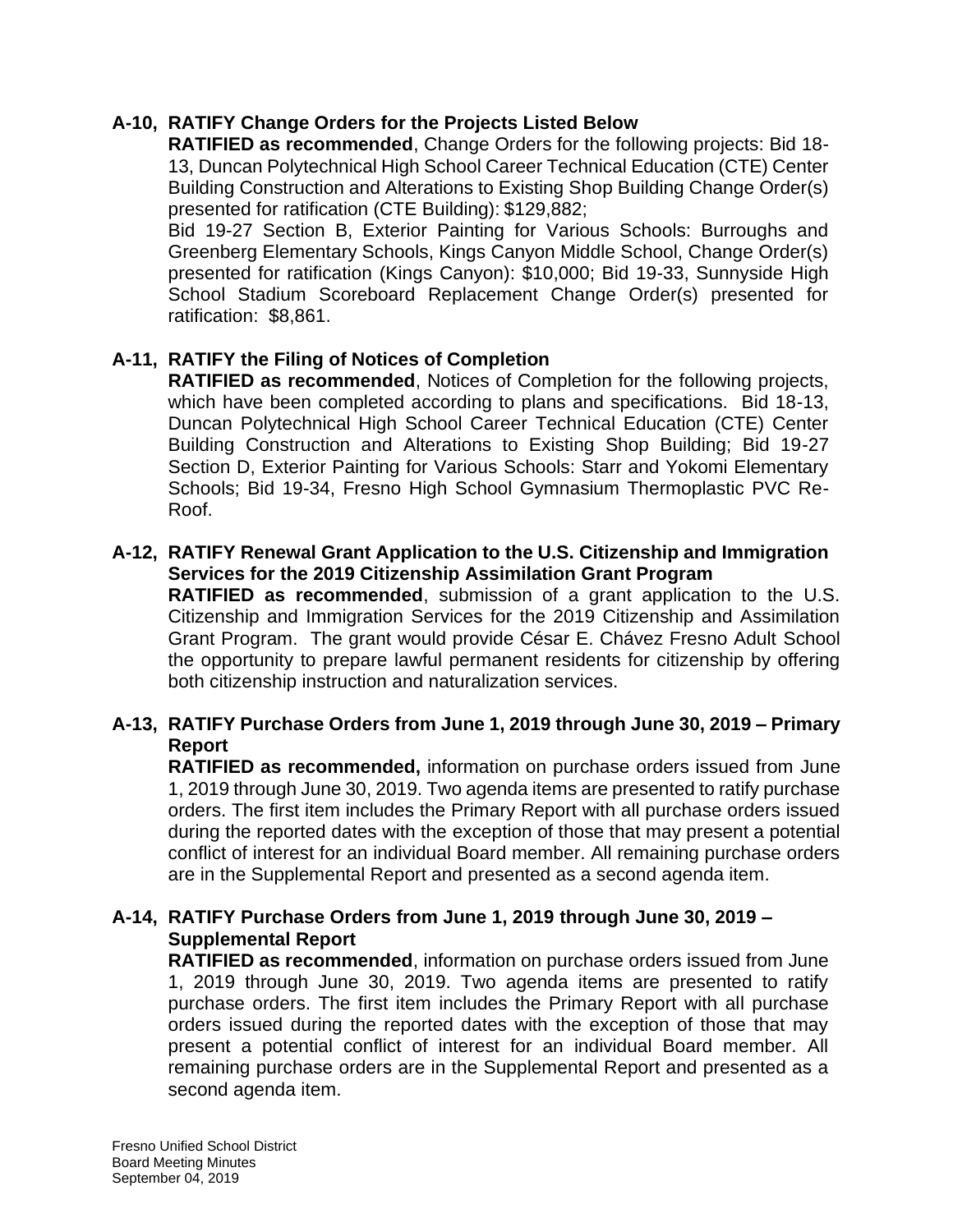For the record, Member Jonasson Rosas read the following statement:

"Item A-14 on tonight's agenda contains purchase orders for Fresno EOC. I am employed by Fresno EOC, which is a nonprofit corporation. I did not participate in making the contracts related to these purchase orders; but because of my employment with Fresno EOC, I have a remote financial interest in those contracts. Therefore, consistent with my prior recusals relating to Fresno EOC, I am abstaining from this vote pursuant to Board Bylaw 9270."

Board Member Davis moved for approval, seconded by Member Islas, which carried a 4-0-1-2 vote as follows: AYES: Board Members: Davis, Islas, Mills, Major Slatic. ABSTAINED: Member Jonasson Rosas. ABSENT: Board President Cazares and Member Thomas.

## **END OF CONSENT AGENDA**

## **UNSCHEDULED ORAL COMMUNICATIONS**

**Andrew Fabela –** Spoke to the status of replacing swamp coolers and outdated AC units.

### **B. CONFERENCE/DISCUSSION AGENDA**

#### **B-15, PRESENT and ADOPT Resolution 19-03 Providing for the Issuance and Sale of 2019 General Obligation Refunding Bonds**

**ADOPTED as recommended**, Resolution 19-03 providing for the issuance and sale of 2019 General Obligation Refunding Bonds in the maximum principal amount of \$110 million to refinance the following outstanding general obligation bonds: General Obligation Bonds, Election of 2001, Series G.

Board Member Jonasson Rosas moved for adoption, seconded by Member Davis, which carried a 5-0-0-2 vote as follows: AYES: Board Members: Davis, Islas, Jonasson Rosas, Mills, Major Slatic. ABSENT: Board President Cazares and Member Thomas.

## **B-16, PRESENT and APPROVE the 2018/19 Unaudited Actual Financial Report, 2018/19 Year-End Budget Revision and 2019/20 Gann Limit**

**APPROVED as recommended**, 2018/19 Unaudited Actual Financial Report, 2018/19 Year-End Budget Revision and the 2019/20 Gann Limit Resolution.

For the record, there were questions/comments from Board Members to address Agenda Item B-16. A summary is as follows: When will the district see savings from solar panels? Medical reimbursement funds? Is the district above the 5%? Deputy Superintendent/CFO Quinto, Chief Operations Officer Temple, and Executive Director Kelstrom were available to provide clarity.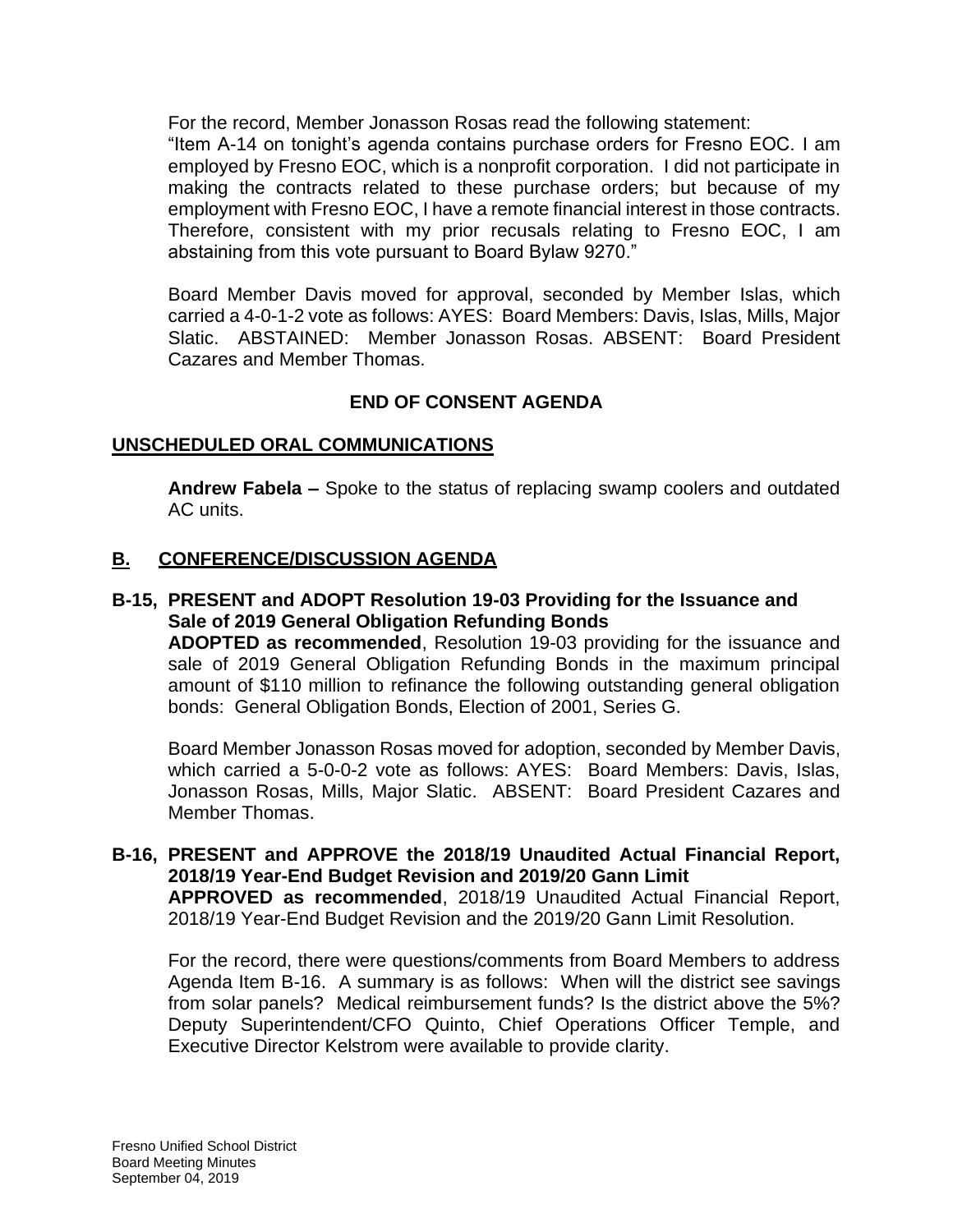Board Member Davis moved for approval, seconded by Member Islas, which carried a 4-0-0-3 vote as follows: AYES: Board Members: Davis, Islas, Mills, Major Slatic. ABSENT: Board President Cazares, Member Thomas and Member Jonasson Rosas.

## **B-17, PRESENT and DISCUSS Opening of Schools 2019/20**

Staff will present, and the Board will have an opportunity to discuss, an update to year-end results for 2018/19 and strategic and operational initiatives to support student success for the 2019/20 school year.

For the record, there were questions/comments from Board Members to address Agenda Item B-17. A summary is as follows: Marquee for Cambridge? Air conditioning work orders. Request for Summer School comparison year-by-year. Free Little Libraries? How will the Nutri-slice APP be rolled out to students? Mayfair Elementary: need for pedestrian gate improvements. Yosemite Middle School: need for a Marquee and AC in Gym; additionally, issue with new bleachers not all students can participate when bleachers are open. Ericson Elementary has swamp cooler in cafeteria, no stage, and parking issue. Wishon has issue with AC in cafeteria. Ewing has HVAC issue in portable room 38; additionally, cracks in blacktop. Sinking portables at Hidalgo. Flooding at curb in front of Turner. Help with school garden at Centennial. Addicott: issues with changing tables, appropriate ADA covering for fire drill area, and playground equipment students can use. How is leveling figured, by grade or grade-span? Retrofitting school buses. Chief Operations Officer Temple, Chief Human Resources Officer Idsvoog, Deputy Superintendent/CFO Quinto were available to provide clarity.

## **B-18, PRESENT and DISCUSS Constituent Services Reporting**

Included in the Board binders is the Constituent Services report for the 2018/19 schoolyear. This report is an update from last year's report which was presented to the Board on August 22, 2018.

Also, included is the Constituent Services Quarterly Reporting for Constituent Services activities for the time period of May 1, 2019 through July 31, 2019. The Quarterly Reporting for the Valenzuela/Williams Uniform Complaint Procedures reporting for May 1, 2019 through July 31, 2019 are also included, in accordance with Education Code § 35186.

# **C. RECEIVE INFORMATION & REPORTS**

The Board was in receipt of one item as follows:

## **C-19, RECEIVE Summary of Measure X, Series B Bond Issuance**

Included in the Board binders is a memorandum prepared by the district's financial advisor Keygent, providing a summary of the \$75 million Measure X, Series B bond issuance conducted on August 8, 2019. Bond proceeds will be used to continue implementation of Measure X school facility improvement projects.